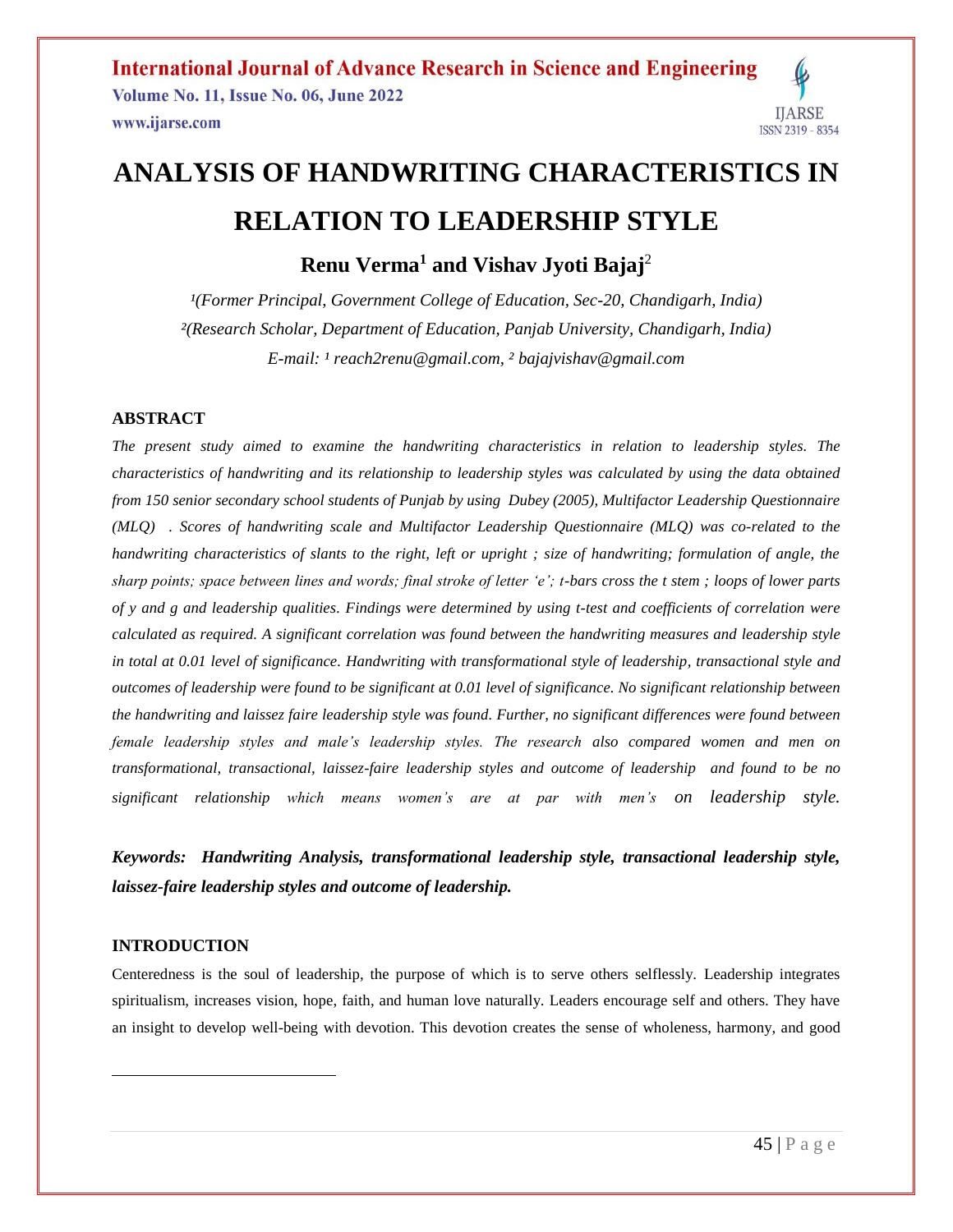## **International Journal of Advance Research in Science and Engineering Volume No. 11, Issue No. 06, June 2022** www.ijarse.com



fortune results in care, concern, and appreciation for both self and others. The leadership qualities have power that overcomes all the destructive emotions like fear, anger, sense of failure and pride and attain joy, peace, and serenity.

The above leadership qualities influence and are responsible to regulate all the human body activities in their daily life like our brain does. The leaders process, integrate, coordinate information, they obtain and take decisions accordingly.

Every human being has certain leadership qualities. The main thing is to identify these values and capacities. A possible solution to link and to search for reliable means of authentication and identification is through handwriting analysis. This existing method for the analysis of an individual's personality through their handwriting (graphology) draws reliable inferences about the essence of a person's personality.

#### **HANDWRITINGANALYSIS**

Handwriting analysis is a very old and treasured science. This art was developed by the Chinese 3,000 years ago, in order to understand the nature and personality type of an individual.

The act of inscribing handwriting on the leaf paper requires energy. It creates tension inside the brain which guides muscles to trace content. This content is a symbolic representation of the inner domain of a person. In this concern, it is significant to point out that graphological analysis is independent of drawing conclusions about individual traits. Significant advances have been made to construct a link between the unveiling emotions, psychic sphere, unconscious and shadow areas (Harralson and Miller, 2013).

Every handwriting style is unique in its own way. Desvignes (2013) adds that two people are always different but can easily produce the same results in a personality test. However, no two people will ever have the same handwriting. The researchers believe that a person's handwriting - the script and its placing on the page expresses the unique impulses of the individual logically. The handwriting on the page is motivated by a subconscious reflecting the conduct and personality traits. It reveals the frame of mind and the emotional state at the time it is written. People can say whatever they want… but handwriting never lies (Dresbold, 2008).

So, every graphic movement one produced, such as handwriting, is actually a "brain writing" and leaving our "brain print" on the paper. Our brain prints reveal all about persons thinking and feelings. These alphabets are actually an x-ray of our brain.

#### **A Systematic Study of Handwriting**

While analyzing handwriting characteristics following parameters were considered to know about an individual:

| S.no | <b>Parameter</b> | Type                        | <b>Example</b>          | <b>Analysis</b>                            |
|------|------------------|-----------------------------|-------------------------|--------------------------------------------|
|      | Overall          | Consistency in letter size, | The Right of the People | Consistency in script style shows that the |
|      | organization of  | slant, pressure, spacing.   | $\sqrt{2}$              | writer knows his own mind.                 |
|      | Script           |                             |                         |                                            |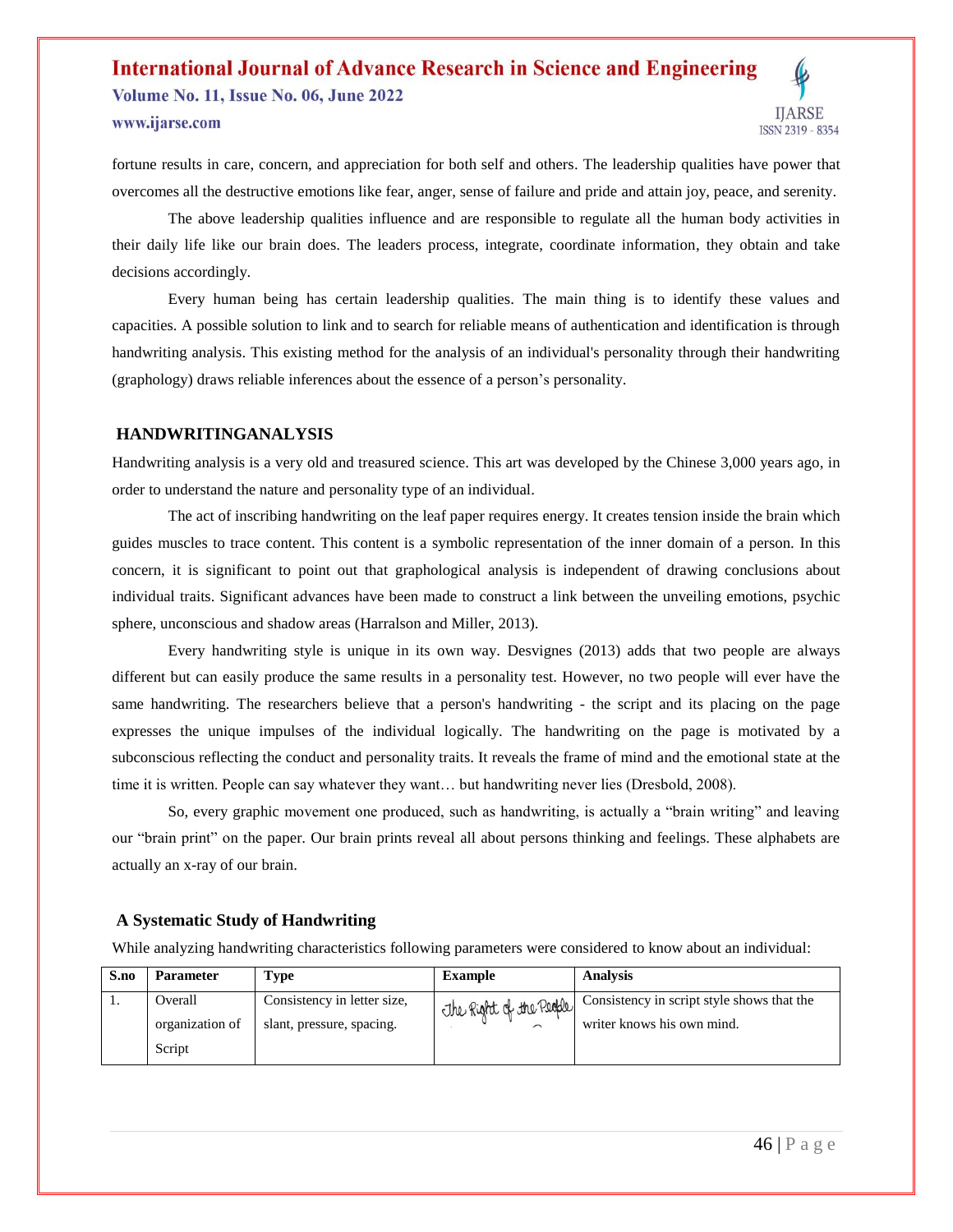**Volume No. 11, Issue No. 06, June 2022** www.ijarse.com



| 2. | <b>Baseline</b>      | Ascending baseline    | I am an eptimistic person                                                                                         | Optimistic, Positive, enjoy good health.                                     |
|----|----------------------|-----------------------|-------------------------------------------------------------------------------------------------------------------|------------------------------------------------------------------------------|
|    |                      | Descending baseline   | Iam-an pessimistic person,                                                                                        | Depressive, Pessimistic, over thinker                                        |
|    |                      | Straight baseline     | I am a stabled person,                                                                                            | Self-control, have good reasoning power,<br>practical approach towards life. |
|    |                      |                       |                                                                                                                   |                                                                              |
| 3. | Word Slant           | Right slant           |                                                                                                                   | Persons like to be alone and can control                                     |
|    |                      |                       | Fratefully                                                                                                        | their emotions                                                               |
|    |                      | <b>Upright Slant</b>  |                                                                                                                   |                                                                              |
|    |                      | Left Slant            |                                                                                                                   | logical and practical                                                        |
|    |                      |                       |                                                                                                                   | Introvert, hard to express emotions, selfish,                                |
|    |                      |                       |                                                                                                                   | feels insecure.                                                              |
| 4. | Margins              | Left and Right margin |                                                                                                                   | Person has relation with past and future.                                    |
|    |                      | Top and Bottom margin |                                                                                                                   | Pay respect to others and approach towards                                   |
|    |                      |                       |                                                                                                                   | future.                                                                      |
| 5. | Spacing (time)       | Lines                 |                                                                                                                   | Shows planning and organization of work                                      |
|    |                      |                       |                                                                                                                   | done. The number of lines shows total                                        |
|    |                      |                       |                                                                                                                   | activity a person can perform.                                               |
|    |                      | Words                 |                                                                                                                   | Predicts distance maintain from people                                       |
|    |                      |                       |                                                                                                                   | around.                                                                      |
| 6. | Size of Script       | Large                 |                                                                                                                   | Leadership, confident, attention seekers,                                    |
|    |                      |                       |                                                                                                                   | Social, communicative, extravagant, love to                                  |
|    |                      | Medium                | My handwriting is darge<br>My hondwriting is medium<br><sub>My</sub> hondwriting is small                         | show off.                                                                    |
|    |                      |                       |                                                                                                                   | Mixed quality. Average both leaders and                                      |
|    |                      | Small                 |                                                                                                                   | followers.                                                                   |
|    |                      |                       |                                                                                                                   | Concentration, efficient, gets in details, less                              |
|    |                      |                       |                                                                                                                   | confident, wants to be alone.                                                |
| 7. | Pressure<br>(energy) | Light pressure        | d with with light pressure. I don't put<br>much dranger unto anythering at also. I'm<br>not showing any envitors' | Low energy. No involvement.                                                  |
|    |                      | Medium pressure       | I write rath awares pressure. I we<br>an annange amanut of every to get ne                                        | Average energy can work continuously for                                     |
|    |                      |                       | ausuch the day My emotional futures<br>lout for our autrage amount of tene.                                       | 8 hours without getting tired.                                               |
|    |                      | Heavy pressure        | 2 write with heavy pressure. of<br>Lut more energy into what it do                                                | Highly energetic. Can do continuous work                                     |
|    |                      |                       | than most poople. My emotional<br>Leelinzs last for a long time.                                                  | for hours. Deeply attached with relations.                                   |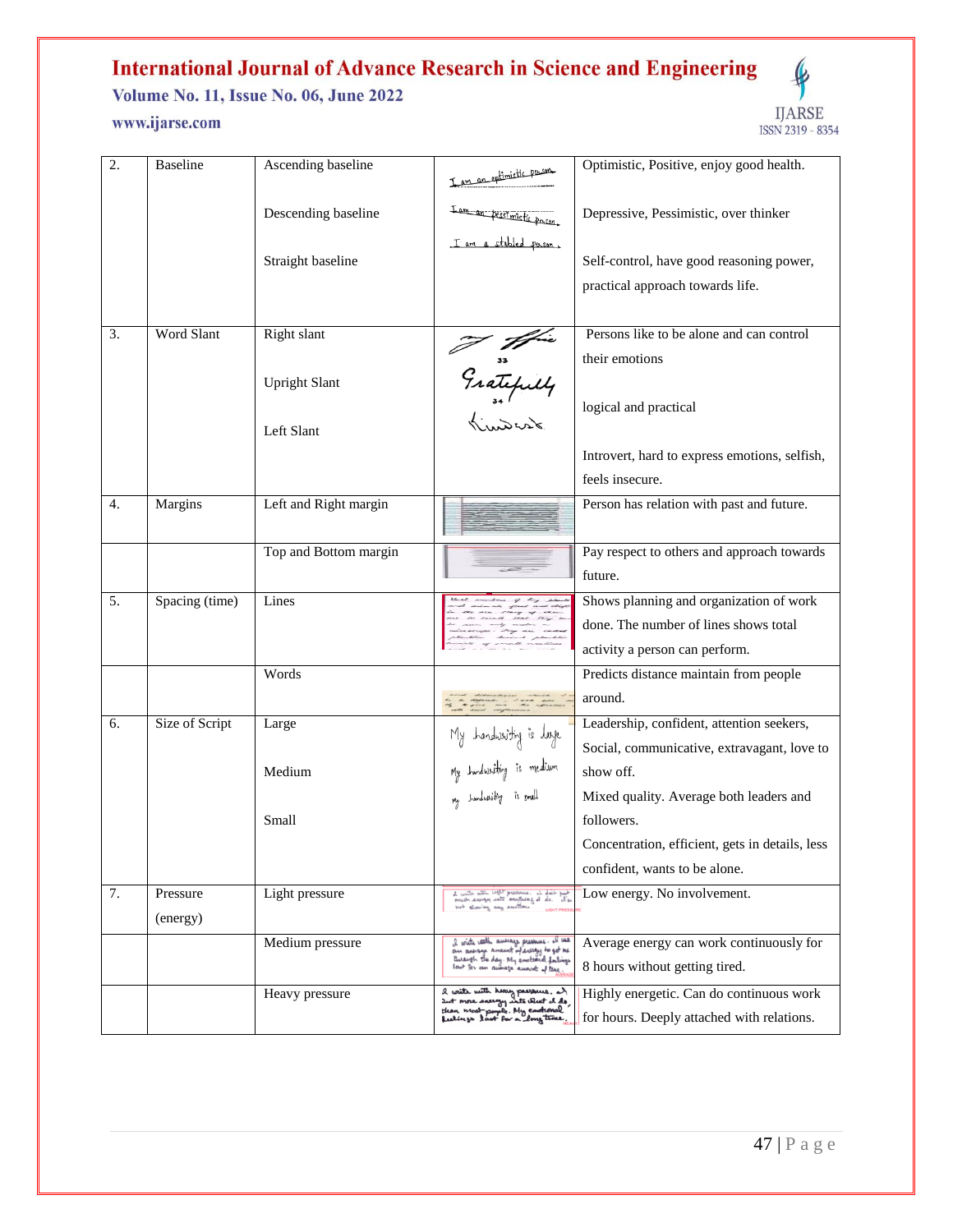Volume No. 11, Issue No. 06, June 2022 www.ijarse.com



| 8.  | Zones of Script | Upper brain intellectual |                                           | Intellectual, egoistic and spiritual person. |
|-----|-----------------|--------------------------|-------------------------------------------|----------------------------------------------|
|     |                 | being $(b,d,h,k,l,t)$    |                                           |                                              |
|     |                 |                          |                                           | Believe in enjoying present moment           |
|     |                 |                          |                                           | without worrying about future.               |
|     |                 | Middle (a,o,e)           |                                           |                                              |
|     |                 |                          |                                           | The writer has a strong attachment to the    |
|     |                 | Lower physical being     |                                           | past. They believe in materialistic world of |
|     |                 | (g,j,y,z)                |                                           | money, sex and relationships.                |
| 9.  | Formation of    |                          | I am with you                             | Public self-image is how you want others to  |
|     | Identity word   |                          | I am welk you.                            | think about you.                             |
|     |                 | No loop                  | $\pm$ $\pi$ $\mu$                         | Tindependent; shaken of all the parental     |
|     |                 |                          | im really I paid                          | influence.                                   |
| 10. |                 | High dot                 |                                           | In harmony between the concrete and the      |
|     |                 |                          |                                           | ideal.                                       |
|     |                 |                          |                                           |                                              |
|     |                 | Normal dot               | Norma<br>Low dot<br>High do<br>height dot | Practical sense, concrete, realistic.        |
|     |                 | Low dot                  |                                           | Difficulty to face obstacles, greedy,        |
|     |                 |                          |                                           | depressed.                                   |
|     | t-bars          | High                     | T                                         | High goals and aspiration                    |
|     |                 | Medium                   |                                           | Medium aspirations                           |
|     |                 | Low                      |                                           | Low aspiration/ goals                        |
|     | a,o loops       | Open                     | great changes<br>Enclosed<br>was nowhere  | Talkative, honest                            |
|     |                 | Closed                   | dov                                       | Non talkative                                |

#### **LEADERSHIP STYLE**

 Leadership means influencing others to an extreme performance so as to accomplish any task, objective, or project which should be satisfactory (Cohen, 1990). A life actively provides a sphere for harmonious and progressive development for future leaders. Our education system provides the supreme sphere for acquisition of leadership skills. These two spheres transform a man from a social animal to human being. The man's innate powers" develop through education. It is a significant responsibility of each educational institute to focus and develop leadership skills among the students. As in this globally competitive environment, effective leadership is needed to reduce the attrition rate.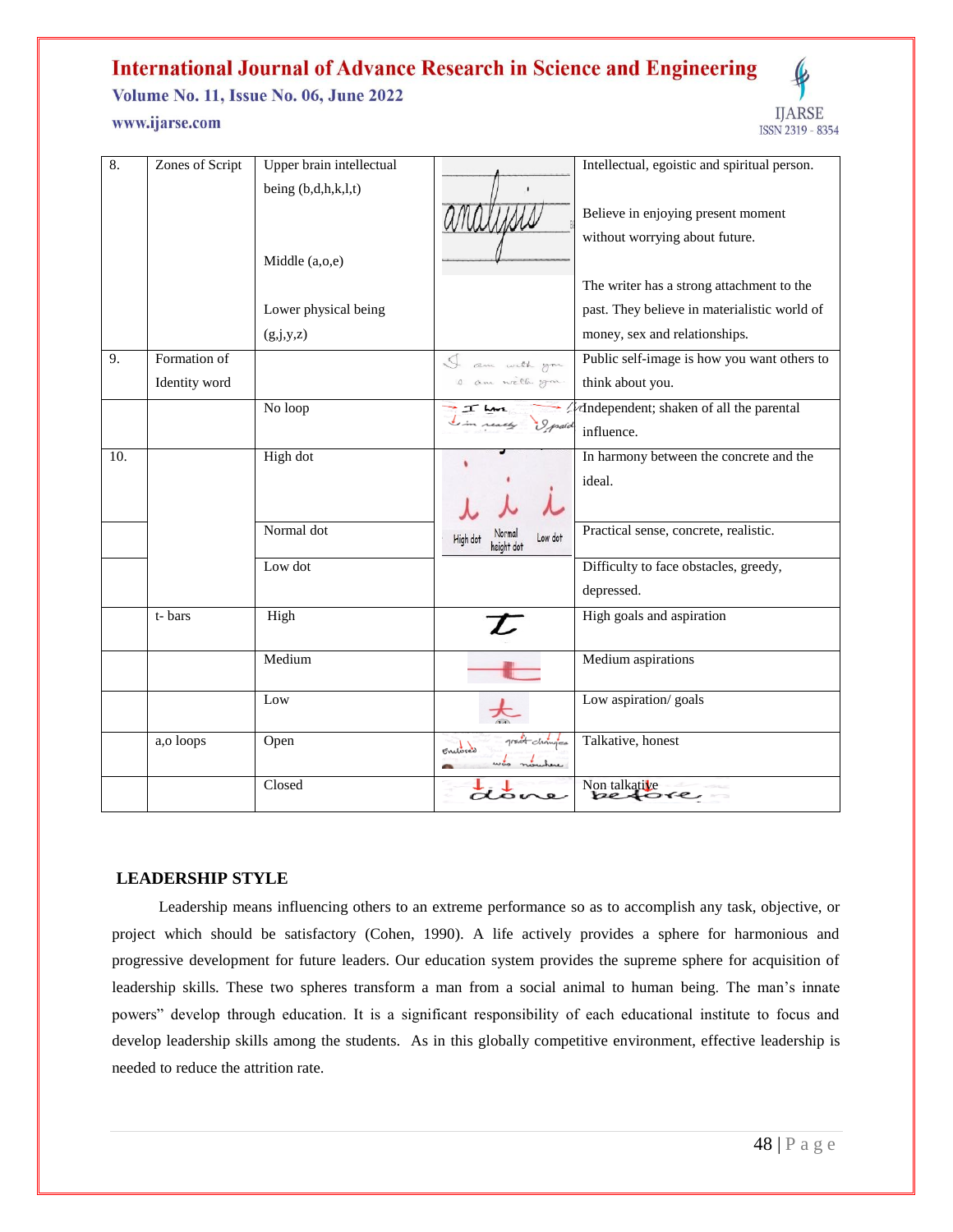**Volume No. 11, Issue No. 06, June 2022** www.ijarse.com



 In the words of Kearns (2005) Leadership has a purposeful relationship among participants, which occurs episodically, with the individual who shows skills to influence others and bring change.

Williams (2005), states that a leader is an artist who dances and sings with the circumstances, the hindrances, glitch, the clique, and the enigma.

In view of Valenzuela et.al (2017) Leadership is the ability to develop and communicate a vision to a group of people that will make that vision true.

Thus, effective leadership always comes with an ability to lead, organize and accommodate a thousand minds with an eminent trait of a well-formed personality. Leadership is only successful when it is insightful and contains nuggets of wisdom regarding team spirit, mutual trust, and cooperation.

#### **REVIEW OF THE RELATED STUDIES**

Solmaz et.al (2017) studied the importance of graphology in determining the managerial qualities of the future17 women leaders within the z generation of Coventry University. To know whether they were holding any leadership qualities and features their signatures was analyzed. They also examined whether they were compatible with the characteristics of the course they had chosen to study at university. Leadership features were divided into 4 groups. These included personnel characteristics, mental characteristics, emotional features, general features. Results showed personal characteristics of selected students had more empathetic feelings and their interpersonal relationships were also high. All the students were very intelligent and having intellectual structures high but entrepreneurship ability seemed to be low in some. The analysis showed significant relationship between selfcontrol and self-knowledge**.** It had been determined that the leadership characteristics analysed by the signatures were quite high in the selected z-belt individuals.

Alam et.al (2020) studied employability analysis of person with the help of Handwriting analysis. They considered graphology as the scientific scheme for recognizing, identifying, and distinguishing behaviour and patterns related with the handwriting. The authors considered this method as a pre-test in any recruitment process to judge employability skills in a person. It is a non-biased parameter to predict personality and leadership skills through handwriting analysis. Convolution Neural Networks (CNN) was used to study neural networks present in brain. This method was easier to collect various algorithmic innovations from huge amount of data. The handwriting sample analysed for structural graphic elements to predict the personality traits and leadership qualities after pre-processing of images using (Open Source Computer Vision Library) and CNN. The features extracted were compared with the SVM trained results stored in the knowledge base using Support Vector Machine (SVM) classifier. The employability analysis system was created in PyQT Application using Python Language. Approximately 500 images are selected and sorted into 4 categories namely upper-zone, lower-zone, slant-height and pen-pressure for handwriting analysis. This dataset was then preprocessed and fed to the CNN so that the model could be created. The results obtained showed 98% accuracy in identifying the handwriting features and assigning the correct trait as analytical skills, leadership skills, team player skills etc. according to principles of Graphology.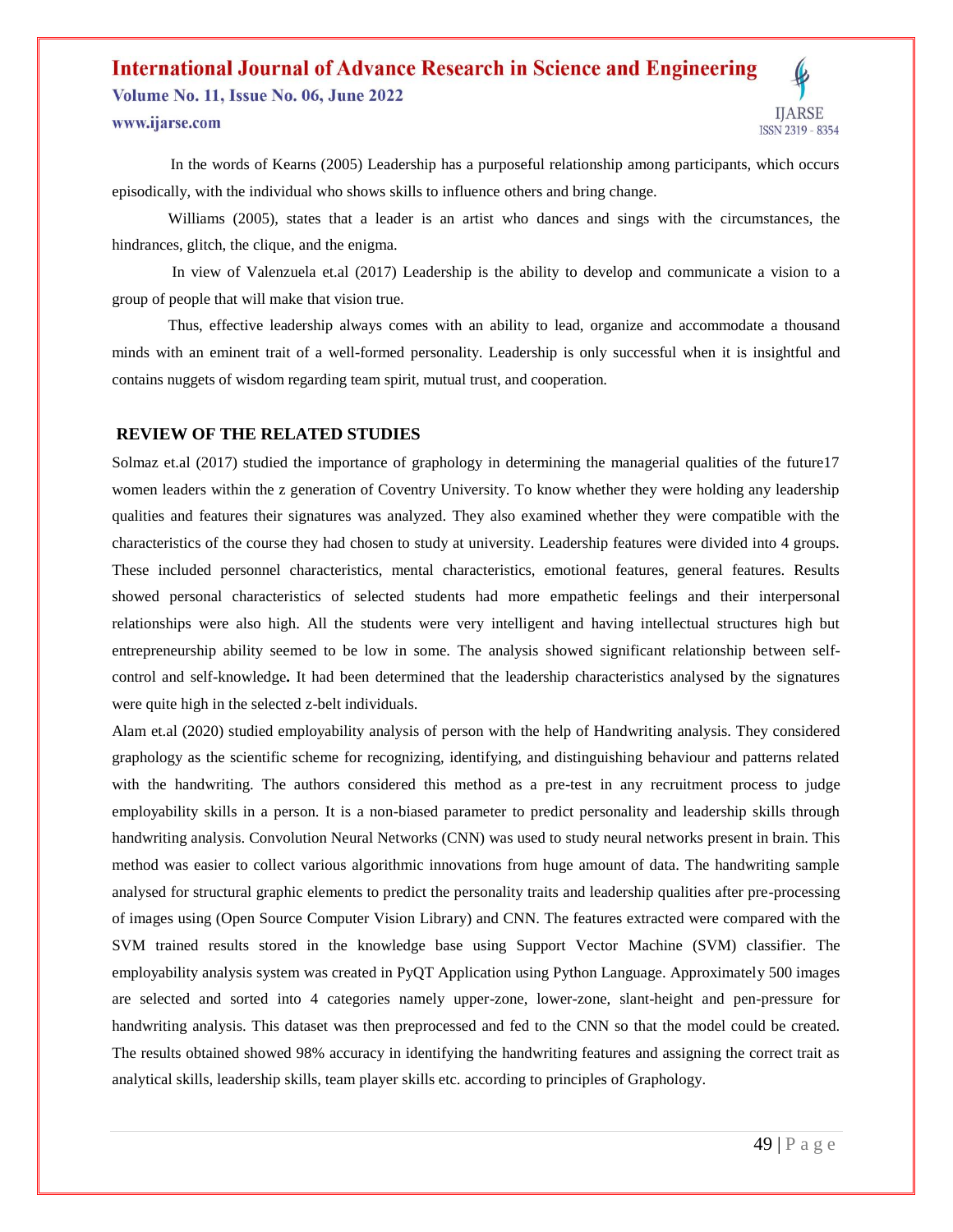## **International Journal of Advance Research in Science and Engineering Volume No. 11, Issue No. 06, June 2022**



www.ijarse.com

Bhardwaj and Sharma (2021) studied the psychological condition of pilots through Computer Aided Graphology. Graphology is the science of reading and analysing handwriting to detect the personality traits of a person. We have incorporated the concept of graphology with the use of computer systems, making the process of analysis faster, more reliable and cost efficient. This paper focused on the use of computer aided graphology in the field of aviation where the pilots were checked before the flight to determine whether they are psychologically/mentally fit to fly the plane. There have been various cases in the past where the pilots had crashed the plane due to depression, stress, tension, fatigue, lack of sleep or intoxication. All of these can be majorly detected by graphological analysis to prevent any such casualties.

#### **HANDWRITING ANALYSIS AND LEADERSHIP STYLE**

Handwriting analysis is a scientific tool blessed with an ingrained capacity to penetrate the depths of human emotions. Dimensions like slant, height, the width can be measured physically; the other kind like style, form of the letters, the diffusion, or sharpness of the borders of the strokes, etc., evaluated only qualitatively or descriptively. These qualities help the handwriting analysts to easily correlate with all other disciplines, such as psychology, psychoanalysis, criminology, sociology, anthropology, psychiatry, and medicine.

Thus, handwriting analysis is associated with many traits of personality like determination, emotional stability, diplomacy, self-confidence, personal integrity, acceptance originality, and creativity. Intellectual abilities included judgmental ability, knowledge, and verbal communication ability.

| S.no. | <b>Characteristics</b> | <b>Type</b>                        | <b>Example</b>                                                     | qualities                                 |
|-------|------------------------|------------------------------------|--------------------------------------------------------------------|-------------------------------------------|
| 1.    | Confidence             | Strong middle zone, good pressure, | my name is<br>hello                                                | The person belief that one can have       |
|       |                        | broad crossbars, well-formed       | Tim I am talking<br>am very happy :)                               | faith in or rely on someone or            |
|       |                        | letters.                           |                                                                    | something.                                |
| 2.    | Ambitious              | High t crossbars and i-dots. Large | total control of<br>tasks under hand                               | The person Have a strong desire and       |
|       |                        | capitals. High pressure.           | required to<br>activene the quality                                | determination to succeed.                 |
|       |                        |                                    |                                                                    |                                           |
| 3.    | Practical              | Well-balanced zones, A/B Slants,   | In most cases,<br>50ms<br>$small \ quotes$                         | A person is sensible and realistic in his |
|       |                        | normal or simple formation,        | thoughts are<br>than enough<br>to fill your childs                 | approach towards situation.               |
|       |                        | legible, no frills.                |                                                                    |                                           |
| 4.    | Communication          | Good middle zone, open e, right    |                                                                    | The person has ability to share ideas     |
|       | <b>Skills</b>          | slant, connected writing           | middle zone<br>middle 20th                                         | and feelings effectively.                 |
| 5.    | Concentration          | Small handwriting well placed i-   | was to the most more<br>this world and wa<br>hould vening undivide | The action or power of focusing all       |
|       |                        | dots.                              | divingtory for<br><b>PATTINGS</b>                                  | one's attention.                          |
| 6.    | <b>Will Power</b>      | Good pressure $+$ t crossbars and  |                                                                    | Control exerted to do something or        |
|       |                        | horizontal bars                    |                                                                    | restrain impulses.                        |

#### **Following are the handwriting indicators that may suggest the individual having leadership qualities:-**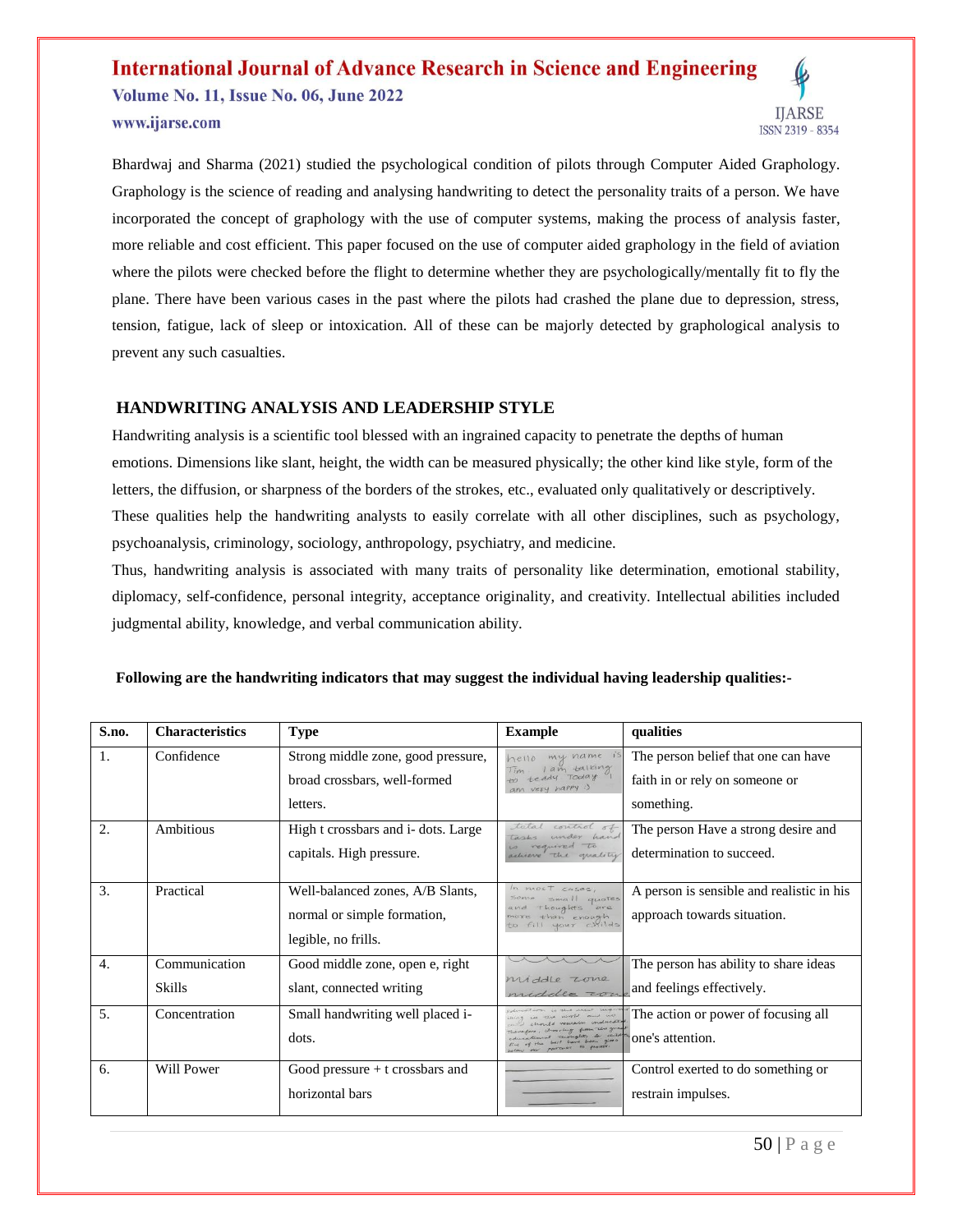**Volume No. 11, Issue No. 06, June 2022** 



## www.ijarse.com

| 7.  | Productivity             | Right + Bottom margin occupied,        |                                                         | An individual will achieve a             |
|-----|--------------------------|----------------------------------------|---------------------------------------------------------|------------------------------------------|
|     |                          | good number of lines in a page,        |                                                         | significant amount or result.            |
|     |                          | Good lower zone + pressure.            |                                                         |                                          |
| 8.  | Leadership               | Large capitals $+$ good line spacing   |                                                         | An individual will be action oriented.   |
|     |                          | + good pressure + large writing +      |                                                         | He can lead a group of people or an      |
|     |                          | strong crossbars                       | Jam a Ceador                                            | organization.                            |
| 9.  | Honesty                  | Simple well-formed writing with        | As a garent, you might                                  | A person is Free of deceit; truthful and |
|     |                          | no frills and legible signature $+$ no | ind yourself unable to<br>nestivate your child at       | sincere.                                 |
|     |                          | double loops or "open from down"       | the right time                                          |                                          |
|     |                          | middle zone                            |                                                         |                                          |
| 10. | Dishonesty               | Illegible signature, handwriting,      | $e$ e<br>o weitten                                      | A person act dishonestly or unfairly in  |
|     |                          | double loops, middle zone letters      | Very Eng Gras.                                          | order to gain an advantage.              |
|     |                          | open from down                         | $\alpha$ , $\alpha$                                     |                                          |
| 11. | Self Esteem              | High crossbar in letter 't' with bold  | the strong self esteem                                  | It reveals confidence, ambition, and an  |
|     |                          | signatures.                            |                                                         | ability to plan ahead, high goals.       |
| 12. | <b>Analytical Skills</b> | Inverted 'v' formations in letter 'm'  | út.<br>ستحريخه                                          | suggests analytical depth in a person.   |
|     |                          | $&^{\cdot}n'$                          | zņ                                                      |                                          |
| 13. | Positive Attitude        | Moderately upward inclining            | <u>This is steady Baseline</u><br>going upwards, see it | that person is optimistic                |
|     |                          | baselines                              | carefully & remember                                    |                                          |
| 14. | Decision making          | Pointed bottom in letter 'v' &         |                                                         | good decisive capability                 |
|     | ability                  | Capital 'M'                            |                                                         |                                          |
| 15. | Planning &               | Balanced upper & lower loop            |                                                         | gives idea about person's business       |
|     | Organization             | formation in small letter 'f           |                                                         | oriented skills                          |
|     |                          |                                        |                                                         |                                          |
| 16. | Listening skills         | Good formation of letter 'e'           |                                                         | the person is a good listener            |
|     |                          | especially the inner loop              |                                                         |                                          |
| 17. | Attentive and Loyal      | Dot placement of small letter 'i' just |                                                         | the person is attentive to details and   |
|     |                          | above the stem                         |                                                         | loyal                                    |
|     |                          |                                        |                                                         |                                          |
| 18. | Sharpness                | Pointed formation on the upper         |                                                         | The person is mature, intelligent and    |
|     |                          | part of the small letters 'm, n & h'   |                                                         | sharp. He can take decision and learn    |
|     |                          |                                        |                                                         | new things quickly.                      |
| 19. | Diplomacy                | Starting stroke or first humb/arc in   |                                                         | The person is good diplomat as the       |
|     |                          | letter 'm' & 'n' bigger than rest of   |                                                         | first arch of letter M represents the    |
|     |                          | the humbs                              |                                                         | value the individual grants to himself   |
|     |                          |                                        |                                                         | and to his deep Ego.                     |
| 20. | Endurance                | Healthy pressure of neatly placed      |                                                         | High goals, dynamic, idealist,           |
|     |                          | 't' bar.                               |                                                         | ambitious, long range planner.           |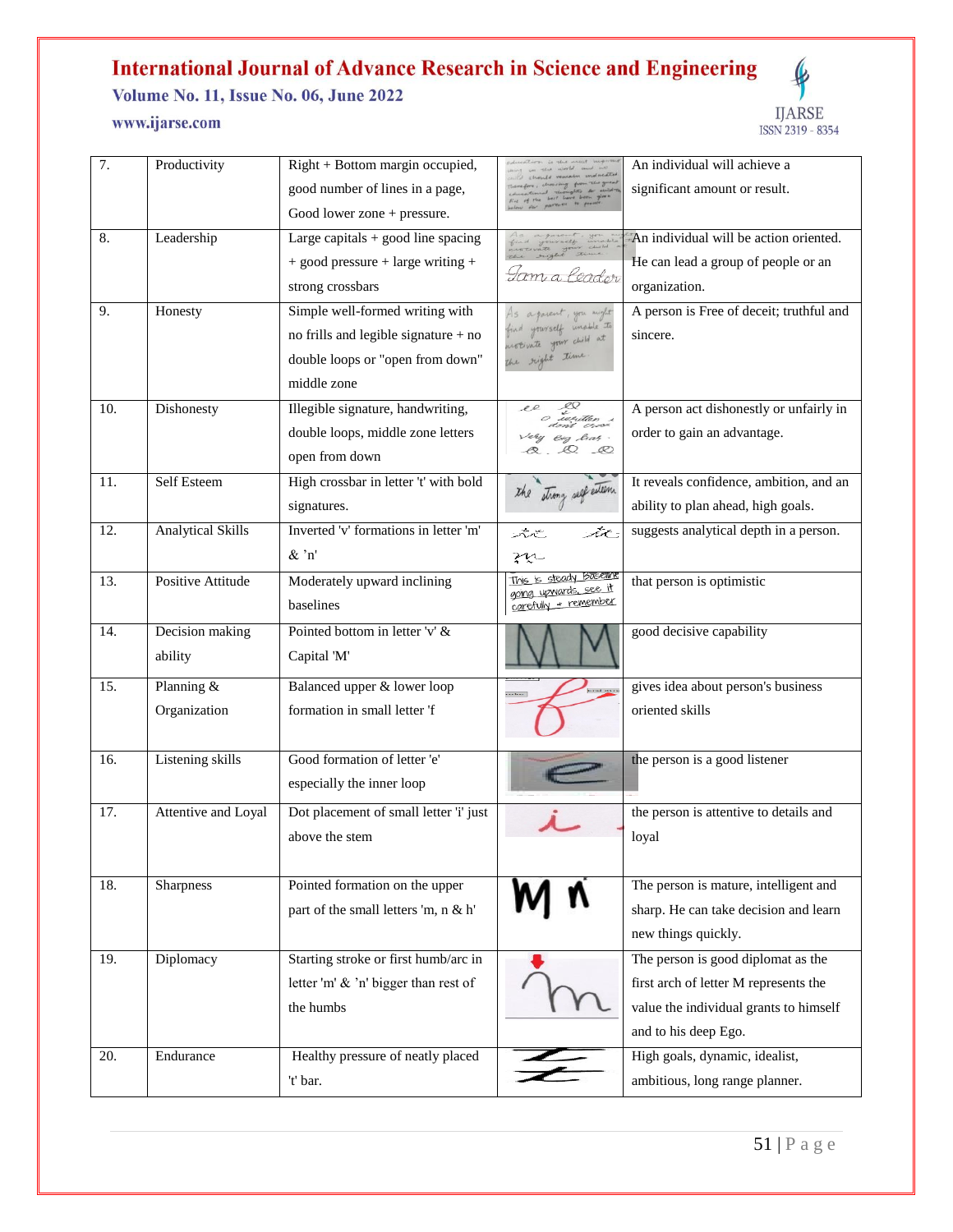**Volume No. 11, Issue No. 06, June 2022** 

#### www.ijarse.com



| 21. | Learning from   | Completion of lower loop in letters  |           | The person tries to learn from his     |
|-----|-----------------|--------------------------------------|-----------|----------------------------------------|
|     | mistakes:       | 'j', 'g' & 'y'                       |           | mistakes in past.                      |
|     |                 |                                      |           |                                        |
| 22. | Imagination     | Healthy loop formation in letters b, |           | a person has good imagination ability. |
|     |                 | g, h, j, l, y'                       | analysis  |                                        |
| 23. | Self assurance: | Straight, firm and complete          | John mith | Balanced emotions and healthy self     |
|     |                 | underscore below Signature           |           | assurance.                             |

#### **STATEMENT OF THE PROBLEM is as follows:-**

#### **HANDWRITING ANALYSIS IN RELATION TO LEADERSHIP STYLE.**

#### **OBJECTIVES OF THE STUDY**

The objectives of the study were as follows:

1. To study the relationship of handwriting analysis with the leadership style of Senior Secondary school students.

2. To study the relationship between handwriting analysis with transformational leadership (Dimension of

Leadership) of Senior Secondary school students.

3. To study the relationship between handwriting analysis with transactional leadership (Dimension of Leadership) of Senior Secondary school students.

4. To study the relationship between handwriting analysis with laissez faire style of leadership (Dimension of Leadership) of Senior Secondary school students.

5. To study the relationship between handwriting analysis with outcome of Leadership (Dimension of Leadership) of Senior Secondary school students.

6. To compare handwriting analysis with the leadership based on gender.

#### **HYPOTHESES OF THE STUDY**

The present study were conducted to test the following hypotheses:

1. There exists no significant relationship between the handwriting analysis and leadership style of Senior Secondary school students.

2. There exists no significant relationship between handwriting analysis with transformational leadership (Dimension of Leadership) of Senior Secondary school students.

3. There exists no significant relationship between handwriting analysis with transactional leadership (Dimension of Leadership) of Senior Secondary school students.

4. There exists no significant relationship between handwriting analysis with laissez faire style of leadership (Dimension of Leadership) of Senior Secondary school students.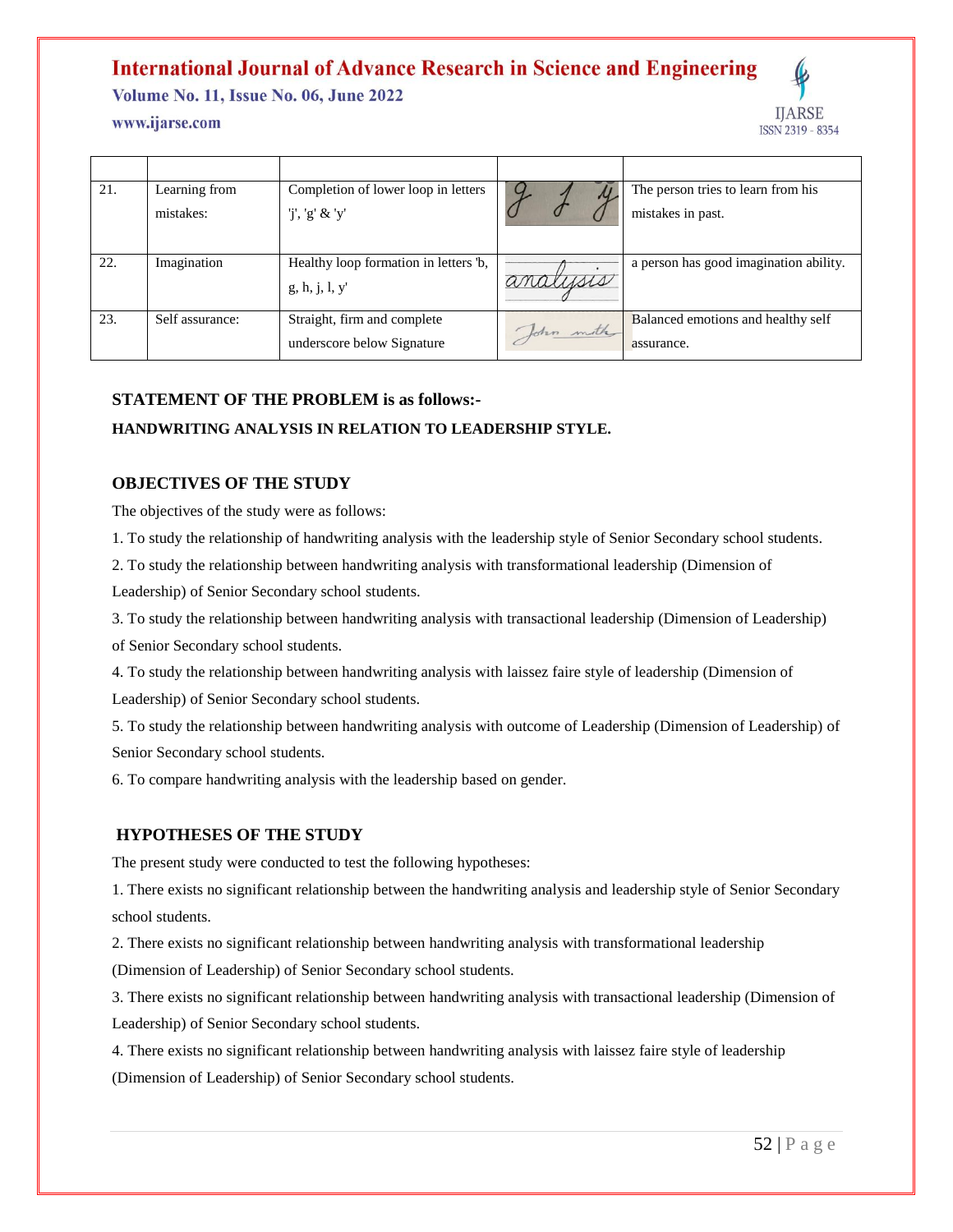**Volume No. 11, Issue No. 06, June 2022** www.ijarse.com



5. There exists no significant relationship between handwriting analysis with outcome of Leadership (Dimension of Leadership) of Senior Secondary school students.

6. There exists no significant difference in handwriting analysis with the leadership based on gender.

#### **DELIMITATIONS OF THE STUDY**

1) The present study was confined to the analysis of Handwriting in English only.

- 2) A few handwriting traits were taken up. These are:
- (i) Handwriting slant
- (ii) Handwriting size
- (iii) Handwriting Zones
- (iv) Handwriting pressure
- (v) Handwriting baseline
- (vi) Handwriting margins
- (vii) Handwriting having spacing in words and lines
- (viii) Angular handwriting
- (ix) Type of i and t bars
- (x) Signature
- (xi) I and
- (xii) Leadership qualities

#### **DESIGN OF THE STUDY**

The design of the study was based on the purposes and approaches the research studies were distinguished on. The selection of an appropriate method was employed, keeping in mind the nature of the problem.

The practical design of the study was set under the following broad headings.

- (i) Sample
- (ii) Tools
- (iii) Data collection
- (iv) Statistical techniques

#### **SAMPLE**

The population of the study was senior secondary school students. A sample of 150 senior secondary school students were selected from Government senior secondary school, Mubarikpur and Government Senior Secondary school, Banur of Punjab with random sampling technique.

#### **TOOLS USED**

In the present study, the following tools were employed to collect the data.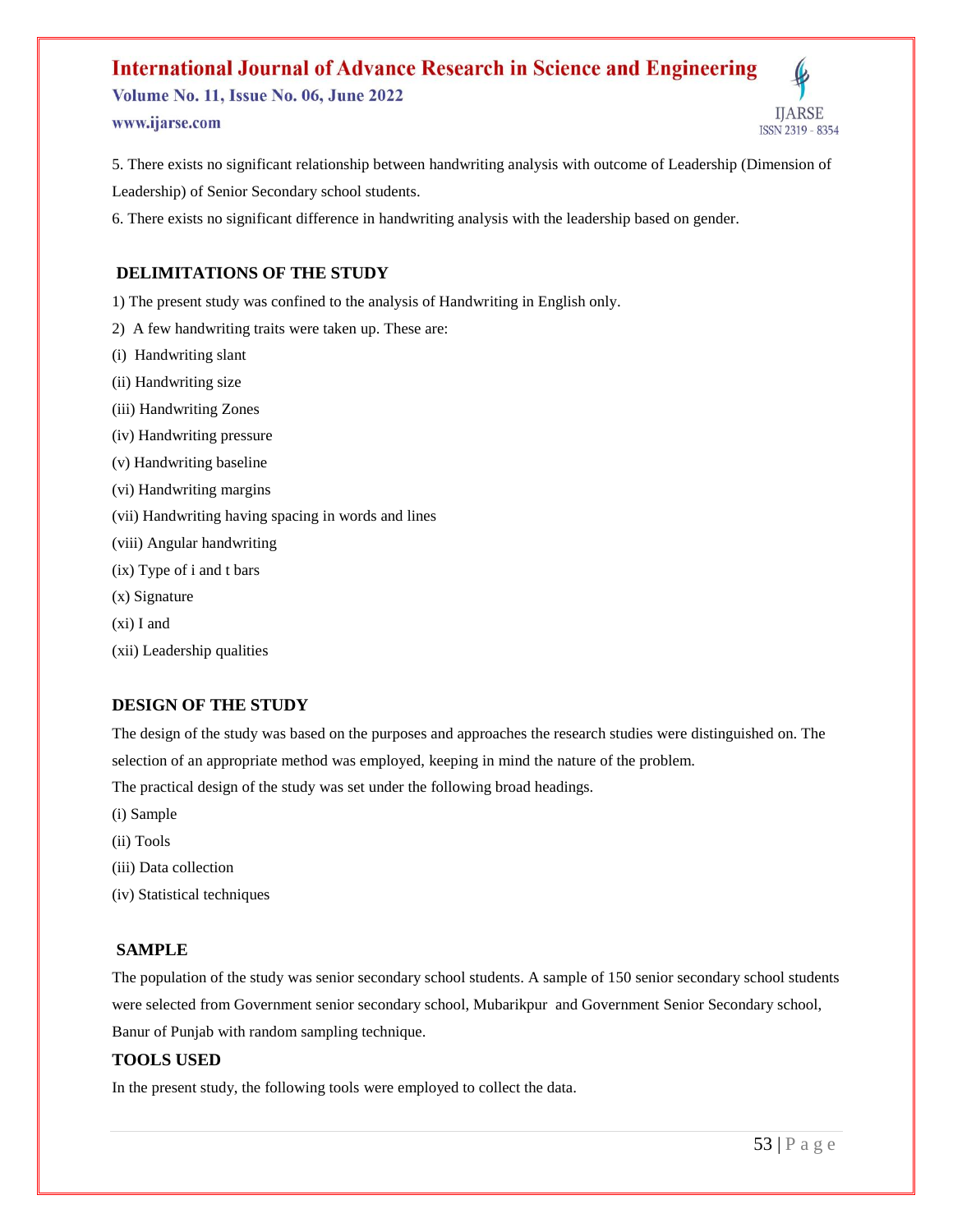Volume No. 11, Issue No. 06, June 2022 www.ijarse.com



1. Handwriting Analysis Scale: Self-constructed Handwriting Analysis Scale was used to collect the data.

2. Dubey Multifactor Leadership Questionnaire-5x short (MLQ, 2005)

#### **ANALYSIS AND INTERPRETATION**

In order to draw inferences, t- test was applied and coefficient of correlation was calculated as required. The results of the analysis are as follows:

| S.no.                                                                                        | <b>Variables</b>                                      | Value of 'r' |  |  |
|----------------------------------------------------------------------------------------------|-------------------------------------------------------|--------------|--|--|
| 1.                                                                                           | Handwriting with leadership style in total            | $.667**$     |  |  |
| 2.                                                                                           | Handwriting with transformational style of leadership | $.631**$     |  |  |
| 3.                                                                                           | Handwriting with transactional style of leadership    | $.364**$     |  |  |
| 4.                                                                                           | Handwriting with laissez faire style of leadership    | .054         |  |  |
| 5.                                                                                           | Handwriting with outcome of leadership                | $.386**$     |  |  |
| ** t-value is significant at 0.01 Level (2- tailed)<br>*t-value is significant at 0.05 Level |                                                       |              |  |  |

#### **Table 1 Showing correlation between variables**

#### **Table 2 Showing Mean, Standard deviation and t-values for handwriting Analysis and leadership style**

| S. no.         | Variables                         | Gender | Mean   | Std.  | Value of 't' |
|----------------|-----------------------------------|--------|--------|-------|--------------|
|                |                                   |        |        | Dev.  |              |
|                | Handwriting parameters            | male   | 28.02  | 3.22  | 1.312        |
| 1.             |                                   | female | 28.25  | 3.63  |              |
| 2              | Leadership style in total         | male   | 116.86 | 19.27 | .837         |
|                |                                   | female | 119.74 | 19.07 |              |
| 3              | Transformational leadership style | male   | 56.91  | 12.67 | .526         |
|                |                                   | female | 58.07  | 12.10 |              |
| $\overline{4}$ | Transactional leadership style    | male   | 29.45  | 5.58  | .471         |
|                |                                   | female | 29.95  | 6.02  |              |
| 5              | Laissez faire leadership style    | male   | 6.02   | 3.28  | .800         |
|                |                                   | female | 6.56   | 3.89  |              |
| 6              | Outcome of leadership             | male   | 24.48  | 6.55  | .546         |
|                |                                   | female | 25.16  | 7.15  |              |

\*t-value is significant at 0.05 Level \*\* t-value is significant at 0.01 Level

#### **TESTING OF HYPOTHESES**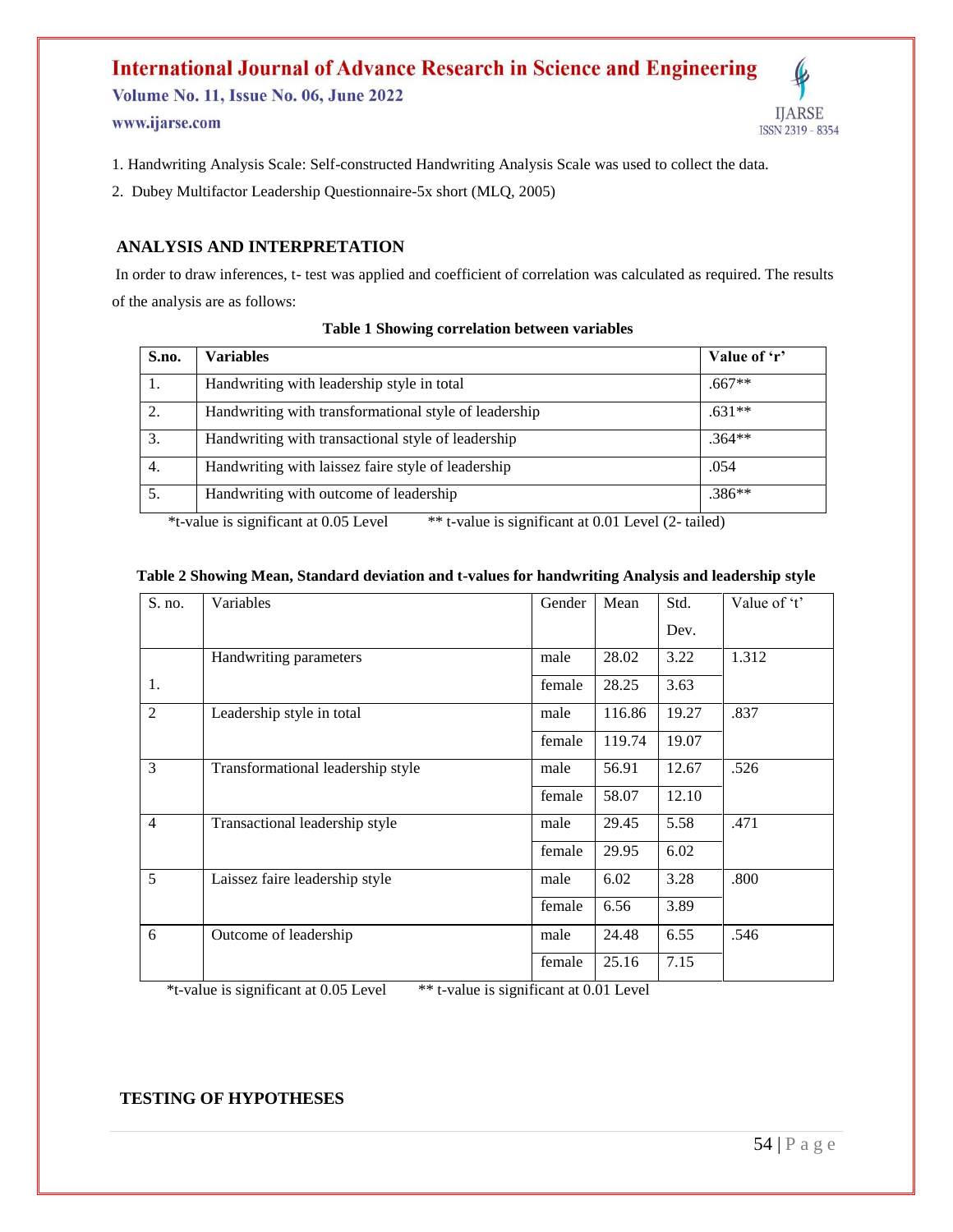**Volume No. 11, Issue No. 06, June 2022** www.ijarse.com



- 1. The coefficient of correlation between handwriting and Leadership style of secondary school students was found to be .667, which is significant at 0.01 level. Therefore, Hypothesis I, "There will be no significant relationship between the handwriting analysis leadership qualities of Senior Secondary school students" is not retained as the data did not support the hypothesis. This means that there is a significant relationship between Handwriting analysis and leadership. The different characteristics in the handwriting of the senior secondary school students show the particular type of leadership style.
- 2. The coefficient of correlation between handwriting and transformational Leadership style of secondary school students was found to be .631, which is significant at 0.01 levels. Therefore, Hypothesis II, "There will be no significant relationship between handwriting analysis with transformational leadership style (Dimension of Leadership) of Senior Secondary school students." is not retained. This means that there is a significant relationship between handwriting analysis and transformational leadership style of the senior secondary school students.
- 3. The coefficient of correlation between handwriting and transactional Leadership style of secondary school students was found to be .364, which is significant at 0.01 level. Therefore, Hypothesis III," There will be no significant relationship between handwriting analysis with transactional leadership style (Dimension of Leadership) of senior secondary school students." is again not retained as the data did not support the hypothesis.This means that there is a significant relationship between handwriting analysis and transactional leadership style.
- 4. The coefficient of correlation between handwriting analysis with lassie faire leadership style (Dimension of Leadership) was found to be .054, which is not significant at 0.01 level or 0.05 level. Therefore, the hypothesis IV, "There exists no significant relationship between handwriting analysis with Laissez faire leadership (Dimension of Leadership) of Senior Secondary school students." is accepted. This means that there is no significant relationship between handwriting analysis and lassie faire leadership style.
- 5. The coefficient of correlation between handwriting and outcome of leadership of secondary school students was found to be .386, which is significant at 0.01 level. Therefore, Hypothesis IV," There will be no significant relationship between handwriting analysis with Leadership performance of Senior Secondary school students." is rejected. This means that there is a significant relationship between handwriting analysis and leadership performance.
- 6. The t-value for significance of difference between the means of senior secondary school students on the variable of handwriting in total is 1.312, leadership in total is.837. Transformational leadership was found to be .526, on Transactional leadership .471, on the Lassie faire leadership is .800 and on outcome of leadership is .546. This is quite evident that handwriting of senior secondary schools students does not significantly differ in leadership style. This shows that a male and female student does not differ in leadership qualities. Females are every bit as capable of being good leaders as males**.** Hence the Hypothesis, " There exists no significant difference in handwriting analysis with the leadership based on gender." is accepted.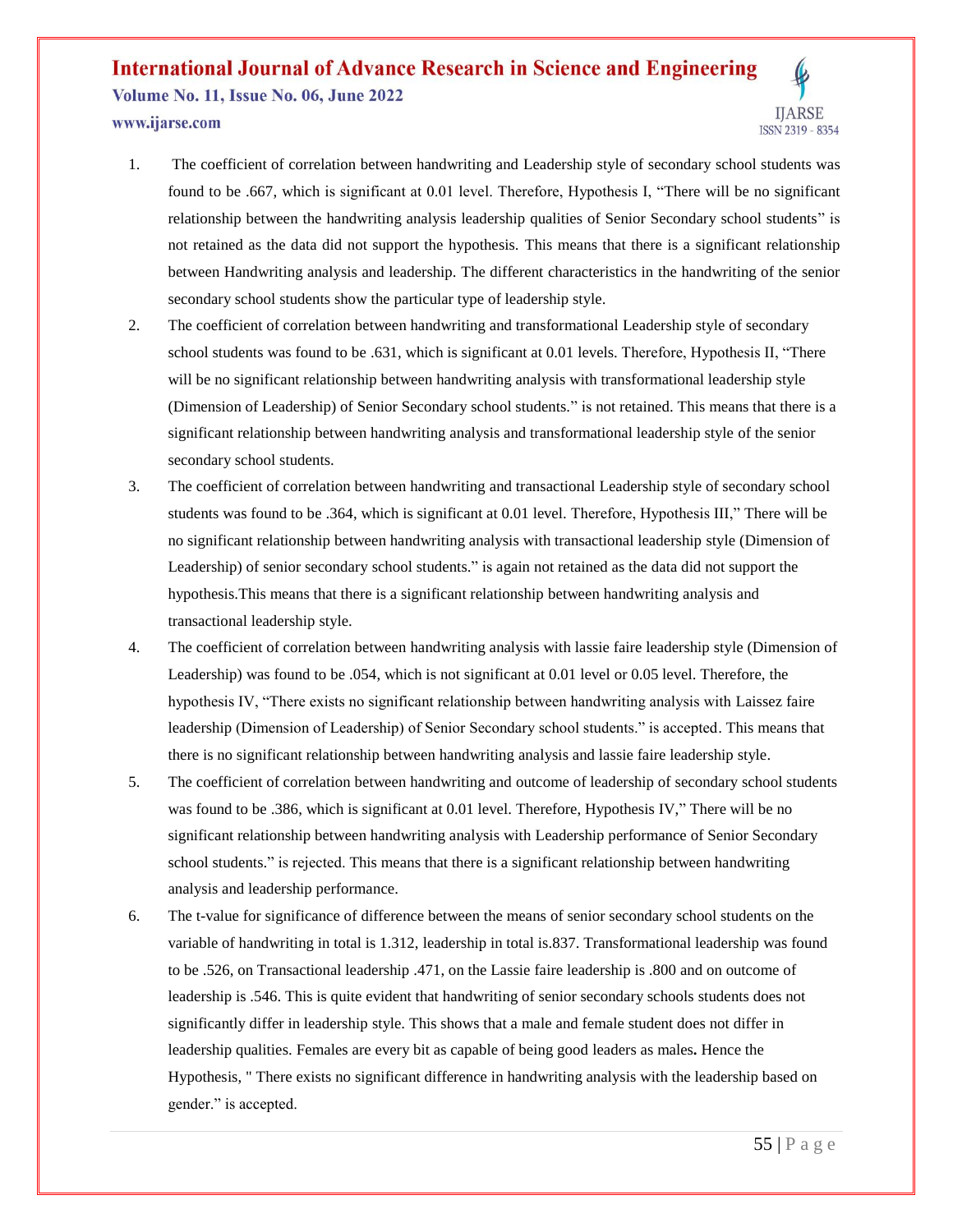**Volume No. 11, Issue No. 06, June 2022** www.ijarse.com



#### **IV. DISCUSSION OF RESULTS**

The findings of the present study showed significant correlations between handwriting and leadership styles. Transformational leadership style was shown to be more prevalent among secondary school students than transactional leadership style. The findings also imply that pupils in senior secondary school who exhibit either of the styles are dedicated to their school. Those with a transformative leadership style inspire and motivate others to achieve extraordinary outcomes

Transformational leadership styles were influenced significantly by handwriting. It shows that senior secondary school pupils may pay attention to their peers' developmental needs. They can go above and beyond to attain group goals, resulting in good changes in the community as a whole.

Those who have a close correlation between their handwriting and transactional leadership styles are successful managers. These qualities are focused on an organization's academic advancement as well as peer success. The leader motivates his followers with both rewards and punishments, and he achieves tasks in a specific manner.

Balanced f, high t bars, i-dot to right side, moderate slant, ascending baseline, and wide loop and long in upper zone, left hump in m reflect leadership qualities in the handwriting. These traits were practically identified throughout all handwriting samples.

Both leadership styles have an impact that cannot be overlooked. Because school is a little society and students are the future leaders, the findings of this study are beneficial to society. Leaders should learn about the people around them because, in order to be effective, leaders must understand two basic concepts: people are complex, and people are different.

Furthermore, non-strategic leadership is defined as a laissez-faire style to leadership. The recent study's findings revealed that there is no correlation between handwriting and laissez-faire style. This is not a discouraging finding. It is obvious that this method is quite successful if the followers are intelligent and skilled. It's also worth mentioning that, leaders give their followers unlimited power and flexibility in carrying out various tasks, the laissez-faire leaders are totally dependent on them for final decision-making. As a result, it may be concluded that a laissez-faire leadership style and handwriting have no positive effect.

Finally, there was a significant correlation between handwriting and leadership outcome in this study. On leadership factors, female leaders have scored higher. They portrayed themselves as using more effort with greater efficiency in order to satisfy their followers. This means they contribute more to their classmates' growth and help to foster a positive school climate, covering all the aspects of the School. Thus, it can be concluded that there is no positive influence of laissez-faire leadership style.

#### **CONCLUSION**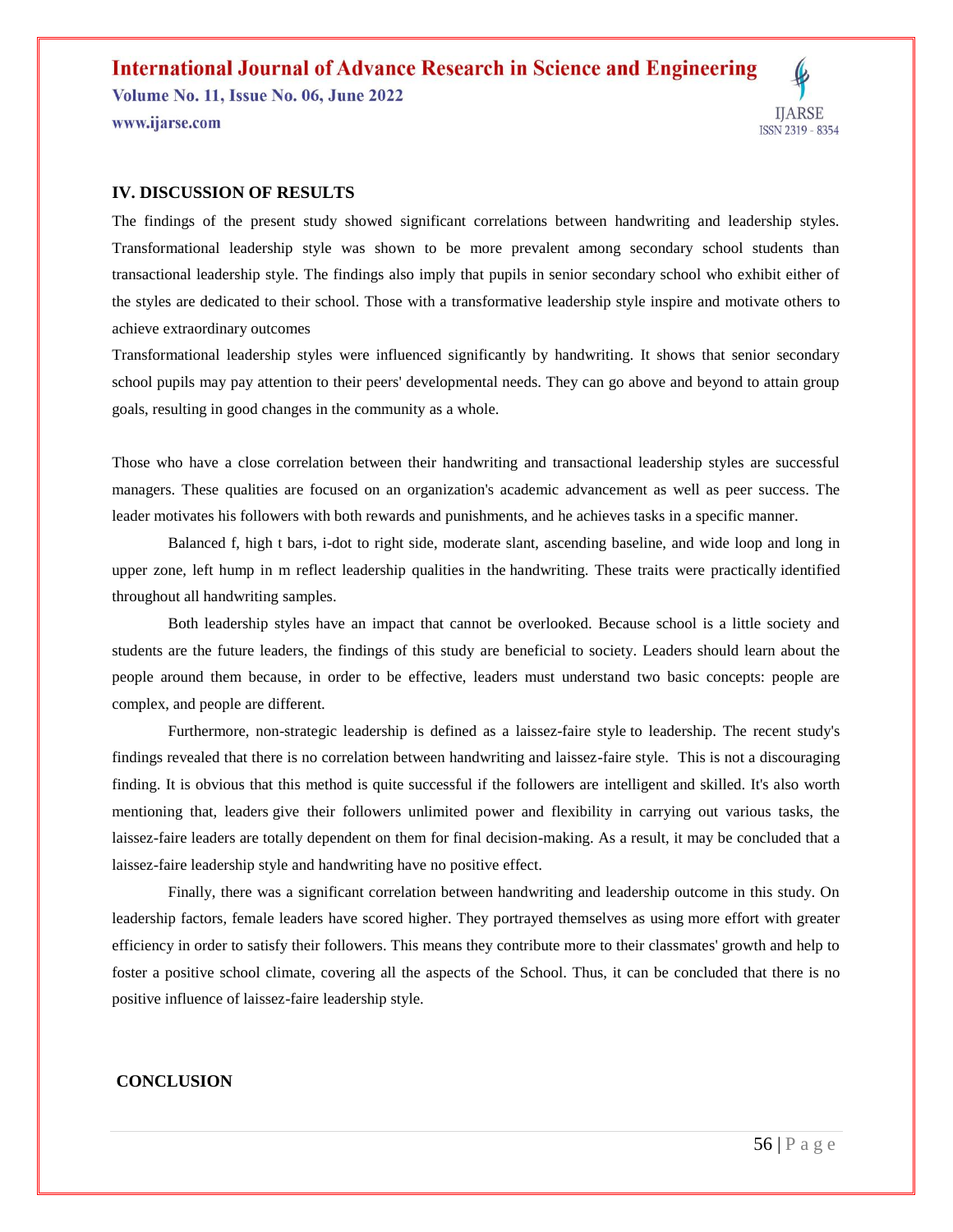**Volume No. 11, Issue No. 06, June 2022** www.ijarse.com



This study was remarkable in approach to look at aspiring leaders. In-depth examination of handwriting traits linked to leadership has not only broadened our understanding of leadership styles, but also provided answers to the question of how successful leadership styles are. The baseline, slant, margins, size, spacing between lines and words, loops, pen pressure, connections, i-dots, t-bars and signature are among structural aspects that were examined in this study.

Transformational leadership style has been identified as distinct from all other leadership styles among senior secondary school students. This study demonstrates that leadership is a positive development for those who will be in positions of leadership in the future. The leadership gap can be overcome by leadership training and thus a better learning culture can promote better school performance and student achievement. Because schools are miniature societies for these aspiring leaders, these leaders choose the best solutions for the circumstances, forming the largest alliances possible to carry out their decisions. They are self-assured, are more environmentally conscious, intellectual, competitive, and open-minded.

Another finding of this study showed that females were on level with their male counterparts, implying that leadership styles are not gender-based. Females have more visibility, flexibility, and social adaption skills, allowing them to attain some, if not all, of the goals they set for themselves. Furthermore, one may argue that just as men lack masculine stereotypes, women lack feminine stereotypes. As a result, this can provide everyone with the successful objectives. The leadership styles are the most effective for school performance. As schools are miniature societies for these grooming leaders. These budding leaders choose the right solutions in accordance with the condition reaching the broadest alliance in implementing these decisions. They are self-confident, governed with strong leadership skills, more sensitive to the environment, intelligent, entrepreneurial, and open-minded. The findings of this study could be developed to determine future leaders based on their leadership styles and to help them develop leadership skills at a young age. They will bring global transformation by changing human fate.

#### **REFERENCES**

- [1] H. Harralson and L.S. Miller, Developments in handwriting and signature identification in the digital age. *Journal of Forensic Document Examination, 23(1)*, 2013, 25-47.
- [2] H.G. Desvignes, A French love affair... with graphology an article By Hugh Schofield BBC News, 2014, Paris.
- [3] M. Dresbold and J. Kwalwasser, *A Top Sex, Lies, and Handwriting Expert Reveals the Secrets Hidden in Your Handwriting* (Freepress,2008)
- [4] W. A. Cohen, *The art of a leader* (New Jersey: Jossey-Bass, 1990).
- [5] P. Kearns, *Defining and measuring the value of leadership*, 2005.

 [6] D.F. Williams, *Toxic leadership in the U.S. Army*, doctoral theses, U.S. Army War College, Carlisle Barracks, PA., 2005.